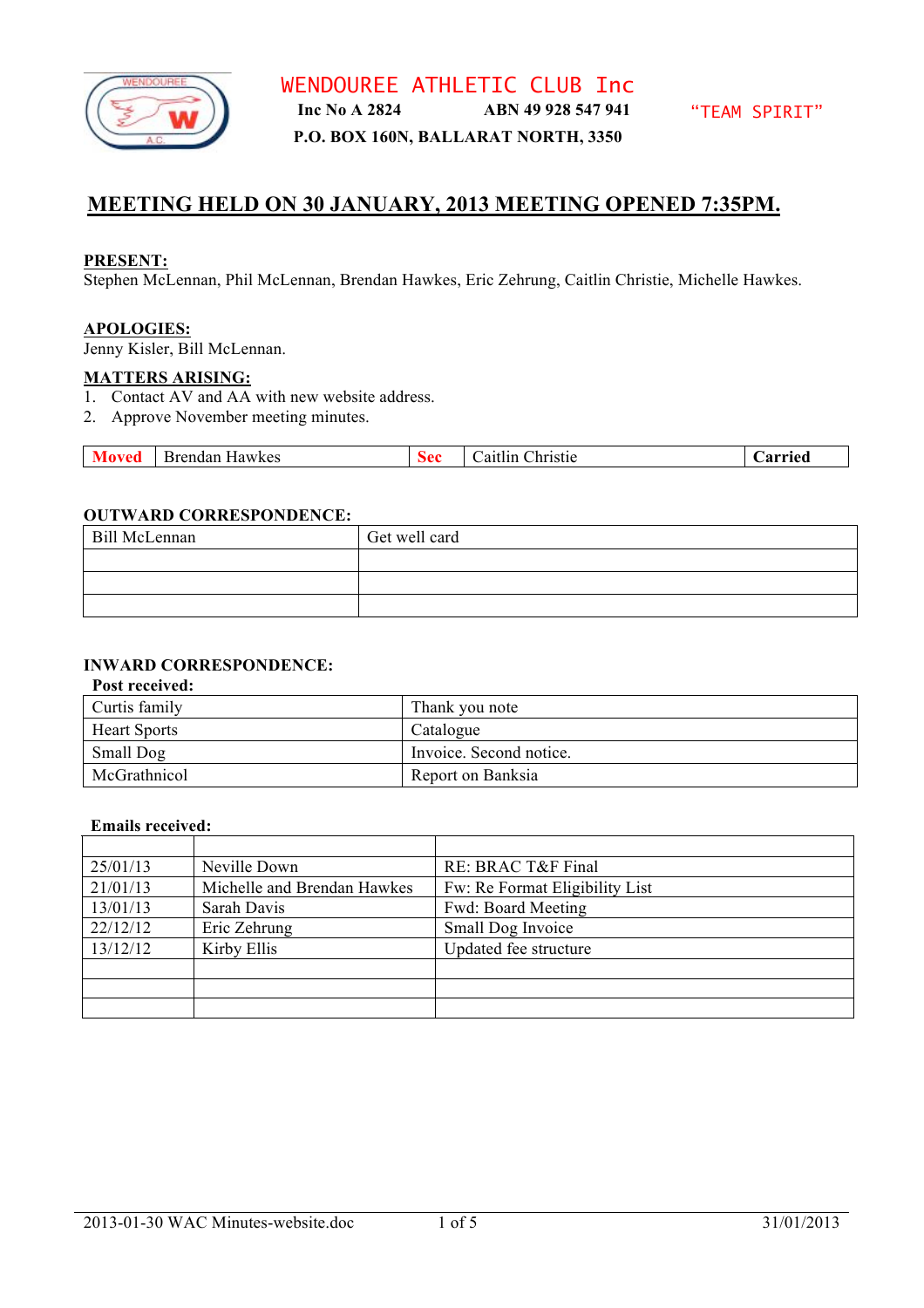#### **ACCOUNTS FOR PAYMENT:**

Refer to report.

| - -                     |          | .     | A 1111A |
|-------------------------|----------|-------|---------|
| aitlin<br>и г<br>$   -$ | $\bm{v}$ | enene |         |
|                         |          |       |         |

#### **TREASURER'S REPORT:**

Refer to report.

| 'rendan<br>VI O<br>,,, | $\alpha$<br>$\mathcal{F}$ | .<br><sup>p</sup> hilip | arried<br>$\overline{\phantom{a}}$ |
|------------------------|---------------------------|-------------------------|------------------------------------|
|------------------------|---------------------------|-------------------------|------------------------------------|

#### **REPORTS:**

#### **FINANCIAL REPORT**: (Brendan Hawkes)

1. Discussion about Banksia investment report.

## **SOCIAL REPORT:** (Steve McLennan)

- 1. 15 December, 2012. BBQ following track and field. Some members attended.
- 2. 23 February, 2013. Club breakup. Looking at Barclays.

#### **FUNDRAISING REPORT:** (Steve McLennan)

- 1. Chocolate frogs going well.
- 2. McCains still need to pay.
- 3. Brackenbury still needs to pay.
- 4. Bottles collection going well.

# **WOADY YALOAK REPORT:** (By Peter Luke.)

Nil

## **BRAC REPORT:** (Stephen McLennan)

- 1. Llanberris Reserve track resurfacing. Crum due to be delivered 6 February.
- 2. Had two rounds of interclub competition in Geelong. About 19 club athletes attending.
- 3. Round 12 will be held in Geelong.
- 4. Cross country dates have been issued for BRAC events.
- 5. Level 2 coaching course in Ballarat. 21/4/13 and 5/5/13. Assistance with fees available.
- 6. Need new canteen manager to replace Bill and Joan McLennan.

## **TRACK REPORT (incl ATHLETICS VICTORIA)**: (Stephen McLennan)

- 1. Victorian country championships. See attached results. 23 athletes attending.
- 2. BRAC finals. The only way to hold finals in all track and field events is at Llanberris Reserve. Agreement from committee to suggest using season points rather than a championship competition.

#### **JUNIOR REPORT:** (By Michelle Hawkes.)

1. Starting back this Friday.

## **CROSS COUNTRY REPORT:** (Stephen McLennan)

1. BRAC events have been set. Need to meet to decide on season fixture. Meeting on Monday 4 February, 2013. 7:30pm. Phil's house.

| $\overline{\phantom{a}}$<br>Brendan<br><b>Sec</b> | Phi | arried<br>$\mathbf{z}$ |
|---------------------------------------------------|-----|------------------------|
|---------------------------------------------------|-----|------------------------|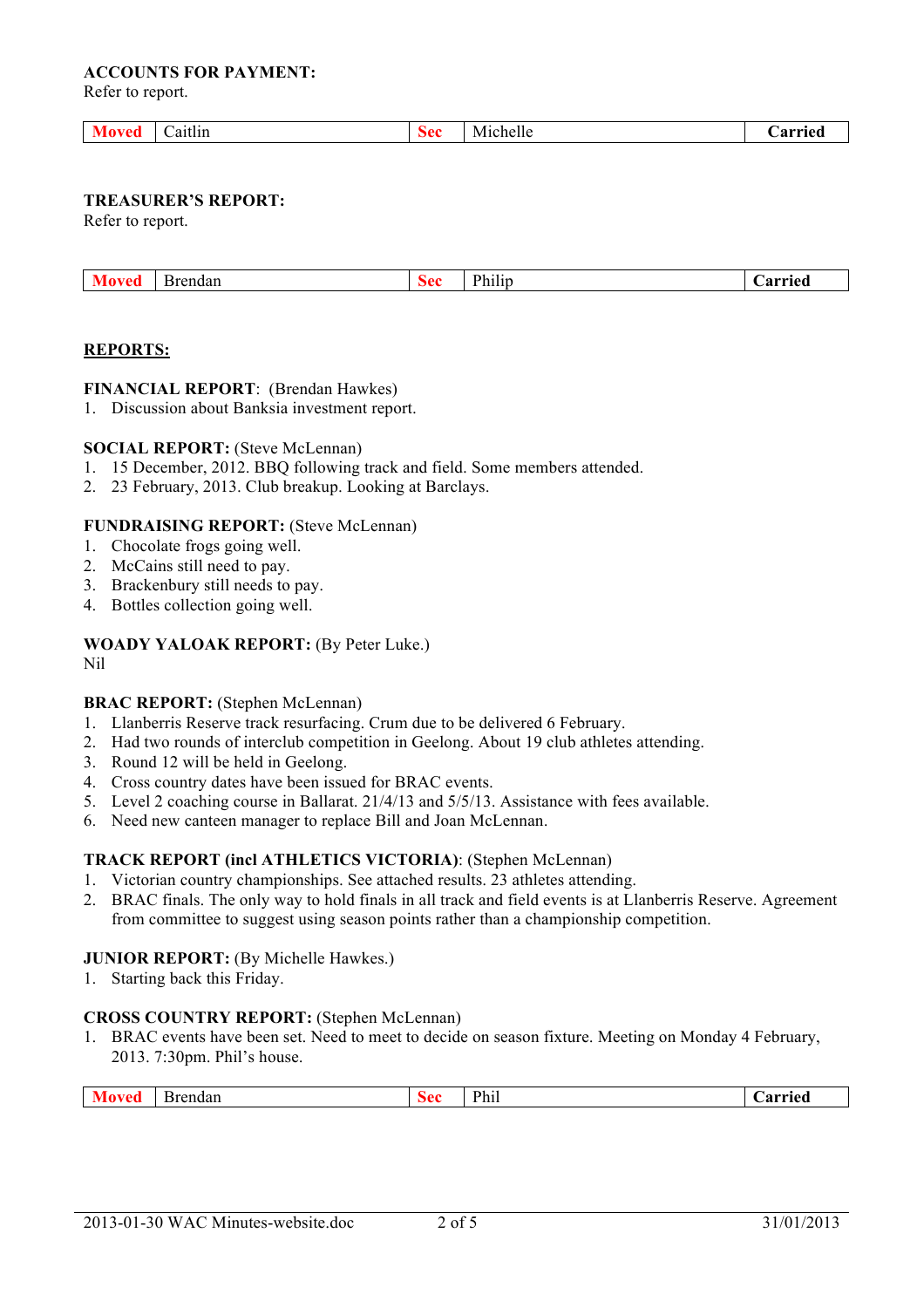## **GENERAL BUSINESS:**

| Steve McLennan:  | Nil.                                                        |
|------------------|-------------------------------------------------------------|
| Brendan Hawkes:  | Recommend discussing club fee structure prior to AGM.<br>1. |
| Phil McLennan:   | Survey from AV. 31 questions. By 9 February.<br>1.          |
| Eric Zehrung:    | Nil.                                                        |
| Caitlin Christie | Nil.                                                        |
| Michelle Hawkes: | Discuss timetable for juniors merging with seniors.         |

Meeting Closed at 9:30pm

Next meeting to be held on 27 February, 2013.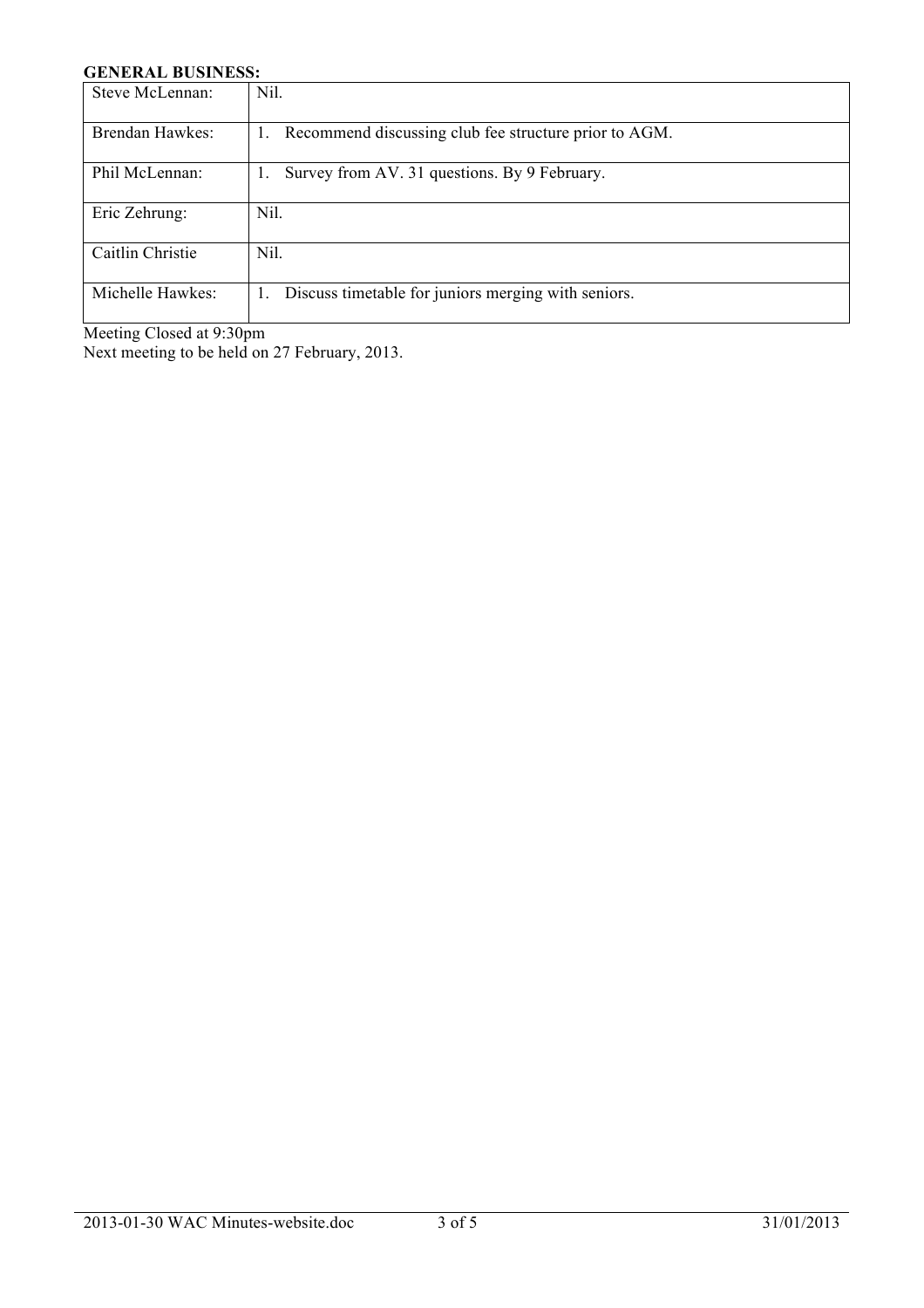## **Wendouree Athletics Club** 2013 Country Results

#### Women

| Meg Lehmann<br>Under 12 100m                                          | Heats<br>Final | 17.02 (2)                                   |
|-----------------------------------------------------------------------|----------------|---------------------------------------------|
| Under 14 Triple Jump<br>Under 12 Long Jump<br>Under 12 Shop Put Final | Final<br>Final | 17.34 (8)<br>6.13(12)<br>2.70(7)<br>5.00(4) |
| <u>Lilly Beechey</u><br>Under 12 100m                                 | Heats<br>Final | 17.44(4)<br>17.14(6)                        |
| Under 12 Long Jump Final                                              |                | 2.69(7)                                     |
| <u> Kiara Caddick</u><br>Under 16 100m                                | Heats<br>Final | 13.02(1)<br>13.02 (3)                       |
| Under 16 200m                                                         | Heat<br>Final  | 26.75 (2)<br>26.33(2)                       |
| Under 16 400m                                                         | Heats<br>Final | 64.03 (1)<br>62.89 (2)                      |
| Under 16 Triple Jump Final                                            |                | 10.07(1)                                    |
| Ali Bilney<br>Under 16 100m                                           | Heats<br>Final | 13.73(1)<br>13.72 (7)                       |
| Under 16 200m                                                         | Heat<br>Final  | 28.14 (2)<br>28.10 (5)                      |
| Under 16 Triple Jump Final                                            |                | 9.70(3)                                     |
| Ashlea Bylsma                                                         |                |                                             |
| Under 16 100m                                                         | Heats<br>Final | 12.78(1)<br>12.75(1)                        |
| Under 16 200m                                                         | Heat<br>Final  | 26.35(1)<br>26.45(3)                        |
| Under 16 Javelin                                                      | Final          | 26.68 (3)                                   |
| Under 16 Long Jump Final                                              |                | 5.29(1)                                     |
| <u>Jenna Cartledge</u><br>Under 16 100m                               | Heats<br>Final | 13.48 (2)<br>13.16(4)                       |
| Gabrielle Lang<br>Under 16 Triple Jump Final<br>Under 16 200m         | Heat           | 6.77 (12)<br>34.58 (7)                      |

| <u>Natasha Typuszak</u><br>Open 800m<br>Open 1500m         |                         | Final 2.21.08 (4)<br>Final 5.05.04 (3) |
|------------------------------------------------------------|-------------------------|----------------------------------------|
| Angela Williams<br>40+ 10000m                              |                         | Final 37.35.15 (1)                     |
| Narelle Lehmann<br>$40+100m$<br>$40+200m$<br>40+ Long Jump | Final<br>Final<br>Final | 12.81 (1)<br>26.49(1)<br>4.48 (1)      |
| Vomens Under 16 4x100                                      |                         |                                        |

Final 55.40 (1) Meg Lehmann, Ashlea Bylsma, Ali Bylsma, Jenna Cartledge